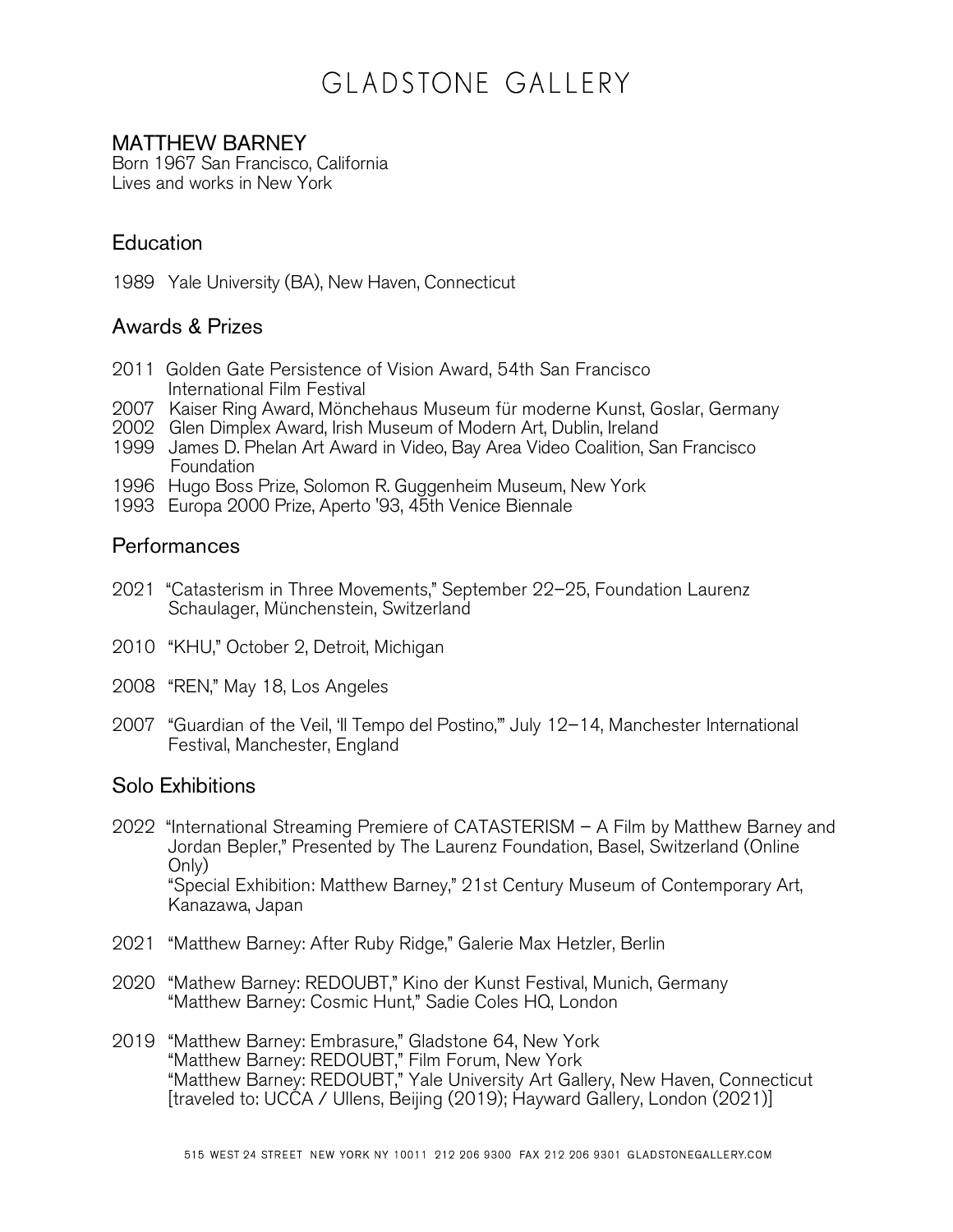- 2016 "Facility of DECLINE," Gladstone Gallery, New York "Matthew Barney: Drawing Restraint," Adam Art Gallery, Victoria University of Wellington, Wellington, New Zealand "Matthew Barney: Bildungsroman," Astrup Fearnley, Oslo, Norway
- 2015 "Matthew Barney: RIVER OF FUNDAMENT," Museum of Contemporary Art, Los Angeles "WATER CASTINGS: Fourteen Pieces," Regen Projects, Los Angeles
- 2014 "RIVER OF FUNDAMENT," Haus der Kunst, Munich [traveling to: The Museum of Old and New Art, Hobart, Tasmania; Museum of Contemporary Art, Los Angeles] "Drawing Restraint," Art Gallery of Ontario, Ontario "Crown Zinc," Sadie Coles, London, United Kingdom
- 2013 "Subliming Vessel: The Drawings of Matthew Barney," Morgan Library, New York [traveled to: Bibliotheque Nationale de France, Paris]
- 2011 "DJED," Gladstone Gallery, New York
- 2010 "Matthew Barney," Sadie Coles HQ, London, United Kingdom "Matthew Barney: Prayer Sheet with the Wound and the Nail," Schaulager, Basel, Switzerland
- 2009 "Matthew Barney: Ancient Evenings: Libretto," Gladstone Gallery, Brussels
- 2008 "Matthew Barney: Mitologie Contemporanee," Fondazione Merz, Turin, Italy "Matthew Barney: Drawing Restraint," Kunsthalle Wien, Vienna
- 2007 "Matthew Barney: Drawing from Guardian of the Veil," Regen Projects, Los Angeles "Matthew Barney," Sammlung Goetz, Munich, Germany "Matthew Barney," Mönchehaus Museum für moderne Kunst, Goslar, Germany "Matthew Barney," Sadie Coles HQ, London "Matthew Barney: Drawing Restraint," Serpentine Gallery, London [traveled to: Kunsthalle Wien, Vienna (2008)]
- 2006 "The Occidental Guest," Gladstone Gallery, New York "Matthew Barney: Drawing Restraint 9 Storyboards," John McWhinnie at Glenn Horowitz Bookseller, New York
- 2005 "Matthew Barney: Drawing Restraint," 21st Century Museum of Contemporary Art, Kanazawa, Japan [traveled to: Leeum, Samsung Museum of Art, Seoul, South Korea; San Francisco Museum of Modern Art (2006)]
- 2003 "Matthew Barney in the Living Art Museum," Living Art Museum, Reykjavik "Matthew Barney: CREMASTER I," Boise Art Museum, Boise "Matthew Barney: The Cremaster Cycle," Astrup Fearnley Museet for Moderne Kunst, Oslo, Norway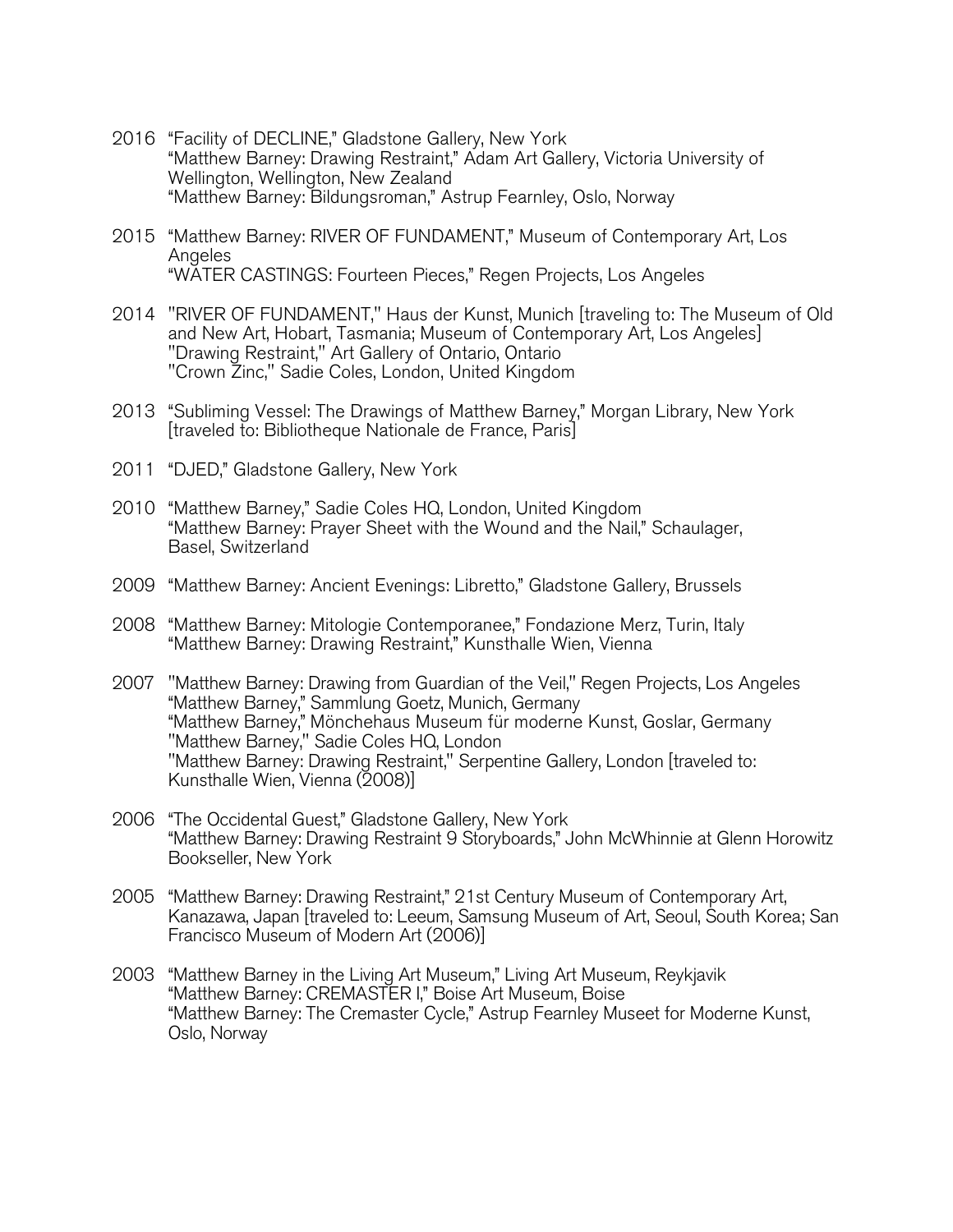- 2002 "Matthew Barney: The CREMASTER Cycle," organized by the Solomon R. Guggenheim Museum, Museum Ludwig, Cologne, Germany [traveled to: Musée d'Art Moderne de la Ville de Paris, Paris, France; Solomon R. Guggenheim Museum, New York (2003)]
- 1999 "CREMASTER 2: The Drones' Exposition," Walker Art Center, Minneapolis [traveled to: San Francisco Museum of Modern Art, San Francisco]
- 1998 "March with the Anal Sadistic Warrior," Kunstkanaal, Amsterdam, Netherlands "CREMASTER 5," Fundació La Caixa, Barcelona, Spain "CREMASTER 5," Regen Projects, Los Angeles "CREMASTER 1," Öffentliche Kunstsammlung, Kunstmuseum Basel, Basel, Switzerland
- 1997 "CREMASTER 5," Portikus, Frankfurt, Germany "CREMASTER 5," Barbara Gladstone Gallery, New York "CREMASTER 1," Kunsthalle Wien, Vienna
- 1996 "Transexualis and REPRESSIA"; "CREMASTER 1 and CREMASTER 4," San Francisco Museum of Modern Art, San Francisco
- 1995 "Matthew Barney," Barbara Gladstone Gallery, New York "Art Now: Matthew Barney: OTTOshaft," The Tate Gallery, London "Matthew Barney," Fondation Cartier pour l'Art Contemporain, Paris "PACE CAR for the HUBRIS PILL," Museum Boijmans-van Beuningen, Rotterdam, Netherlands [traveled to: Musée d'art Contemporain, Bordeaux, France; Kunsthalle Bern, Bern, Switzerland (2006)]
- 1994 "Portraits from CREMASTER 4," Regen Projects, Los Angeles
- 1991 "Matthew Barney: 00," Barbara Gladstone Gallery, New York "Matthew Barney," Stuart Regen Gallery, Los Angeles "Matthew Barney: New Work," San Francisco Museum of Modern Art, San Francisco
- 1989 "Field Dressing," Payne Whitney Athletic Complex, Yale University, New Haven, **Connecticut**
- 1988 "Scab Action," New York City Rainforest Alliance, Open Center, New York

#### Group Exhibitions

- 2022 "A Divided Landscape: Curated by Neville Wakefield," The Momentary, Crystal Bridges, Bentonville, Arkansas "Matthew Barney, Carolee Schneeman, Kazuo Shiraga, Min Tanaka," Fergus McCaffrey, New York
- 2021 "American Art 1961-2001: The Walker Art Center Collections from Andy Warhol to Kara Walker," Foundazione Palazzo Strozzi, Florence, Italy "City on the Edge: Art and Shanghai at the Turn of the Millennium," Ullens Center for Contemporary Art Edge, Shanghai, China "A.B.O. THEATRON. Art or Life," Castello Di Rivoli, Rivoli, Italy
- 2020 "The 5th Documentary Exhibition of Fine Arts/ Physis: Production of Nature, Human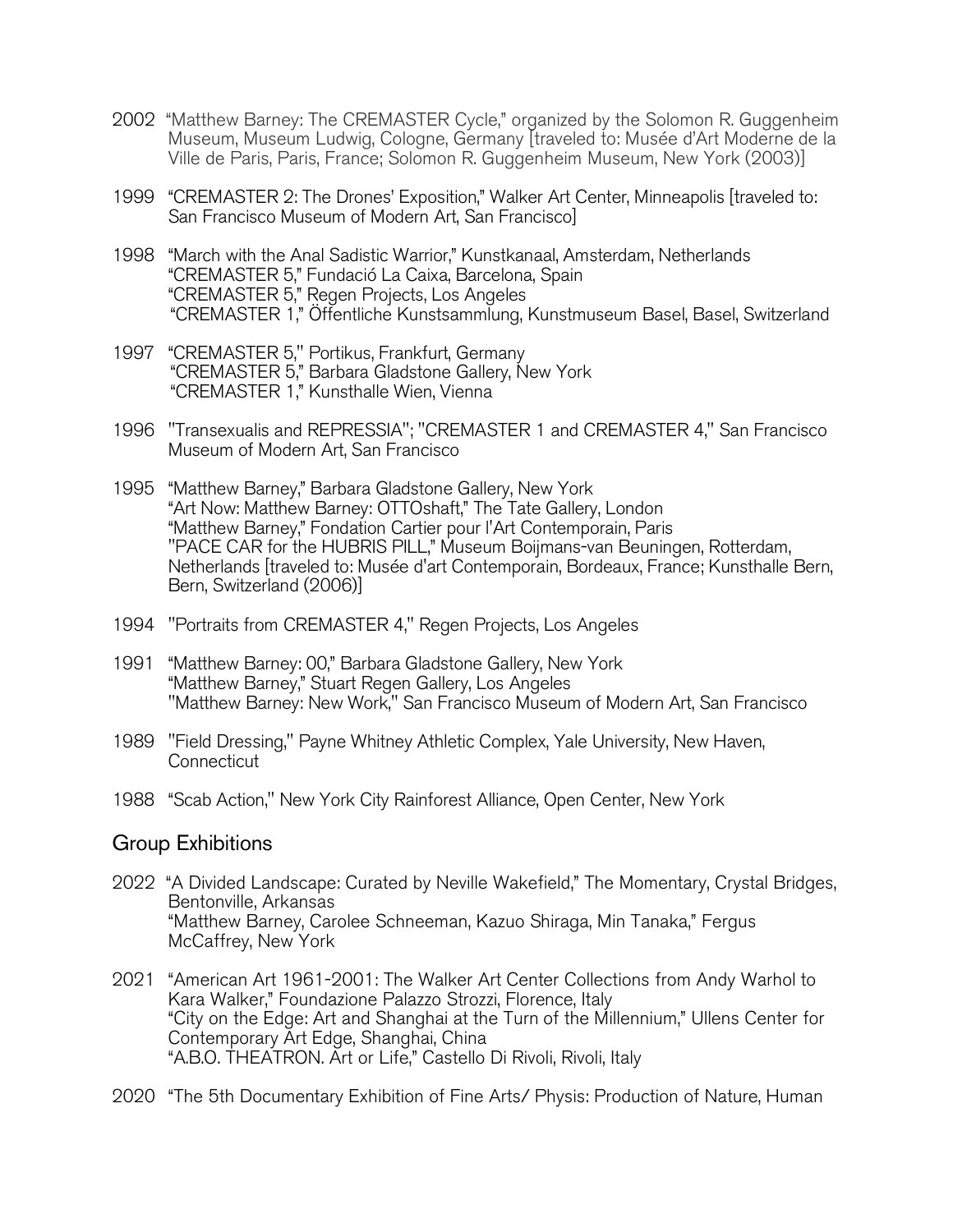and Technology," Hubei Museum of Art, Wuhan, China "Drawing 2020," Gladstone Gallery, New York "A Savage Topography," Museo Jumex, Mexico City

- 2019 "Up to and Including Limits: After Carolee Schneemann," curated by Sabine Breitwieser, Muzeum Susch, Zernez, Switzerland "Desire: A Revision from the 20th Century to the Digital Age," IMMA, Dublin "If the Snake," Okayoma Triennale Art Summit, Curated by Pierre Huyghe, Okayama, Japan "Drawn Together Again," FLAG Art Foundation, New York
- 2018 "The Elephant in the Room–Sculptures of the Marx Collection," Hamburger Bahnhof, Museum für Gegenwart, Berlin "Curtain – Vorhang," Bildraum Bodensee, Bregenz, Austria "Au Diapason du Monde," Fondation Louis Vuitton, Paris "BioPerversity," Nicodim Gallery, Los Angeles
- 2017 "The Everywhere Studio," Institute of Contemporary Art Miami, Miami "Clouds ⇄ Forests," 7th Moscow International Biennale of Contemporary Art, New Tretyakov Gallery, Moscow "Again and Again," Haus der Kunst, Munich, Germany "What I Loved: Selected Works from The '90s," Regen Projects, Los Angeles
- 2016 "Flying over the Abyss," Athens Conservatoire, Athens, Greece "Body Extensions: Prosthetics and Sculpture," Henry Moore Institute, Leeds, United Kingdom "Winter in America," Jack Shainman Gallery: The School, Kinderhook, New York "Hey You! ~ Who Me?" Yale Art Gallery, New Haven, Connecticut

2015 "All The World's a Stage," Sammlung Goetz, Munich, Germany "Future Present," Schaulager, Münchenstein, Switzerland "Partial Presence," Zabludowicz Collection, London "HE: The Hergott Shepard Photography Collection," The University of Michigan Art Museum, Ann Arbor, Michigan "A Secret Affair: Selections from the Fuhrman Family Collection," The FLAG Art Foundation, New York "La La La Human Steps," Museum Boijmans Van Beuningen, Rotterdam, The Netherlands "America is Hard to See," Whitney Museum of American Art, New York "Flying over the Abyss," The Museum of Contemporary Art of Crete, Crete, Greece "Winter in America," Jack Shainman Gallery: The Shop, New York "Storylines: Contemporary Art at the Guggenheim," Guggenheim Museum, New York "The Articulated Void," The PostContemporary, Troy, New York

2014 "Manifest Intention. Drawing in All its Forms," Castello di Rivoli, Torino, Italy "Man in the Mirror," Vanhaerents Art Collection, Brussels "A Thousand Doors," Presented by NEON, in collaboration with the Whitechapel Gallery, Gennadius Library and Grounds, American School of Classical Studies, Athens, Greece "Not For All My Little Words," Marc Straus, New York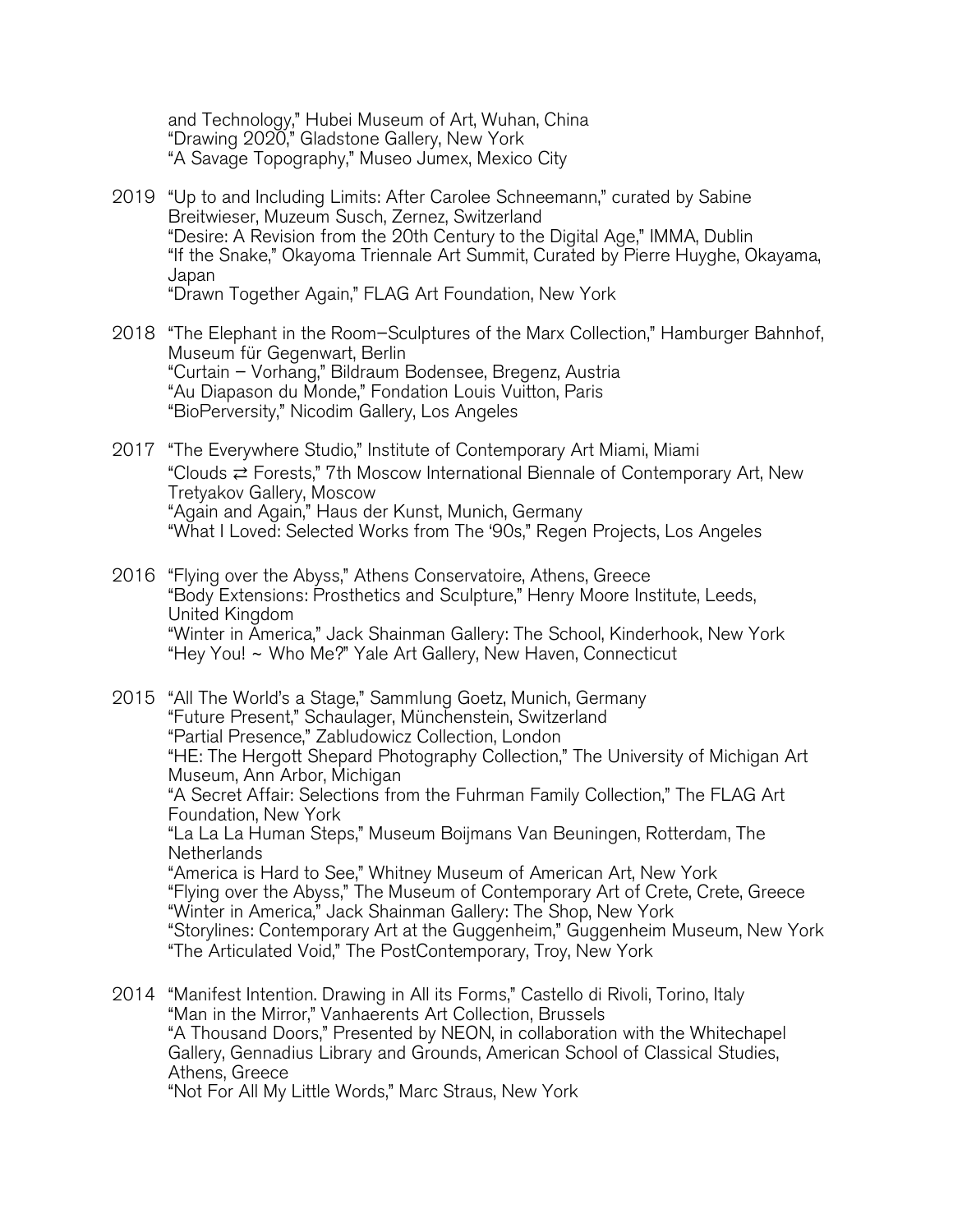"Philippe Parreno – Dessins," Cahiers d'Art, Paris, France "A Very Short History of Contemporary Sculpture," Phillips, London "Love Story-Anne & Wolfgang Titze Collection," Winter Palace and 21er Haus, Belvedere, Vienna "A Secret Affair: Selections From the Fuhrman Family Collection," The Contemporary Austin, Austin "A World of Its Own: Photographic Practices in the Studio," Museum of Modern Art, New York

2013 "Legacy: Photographs From the Emily Fisher Landau Collection," The Aldrich Contemporary Art Museum, Ridgefield, Connecticut "Aquatopia," Nottingham Contemporary, Nottingham, United Kingdom "Gironcoli: context," Belvedere, Vienna "Altars of Madness," Casino Luxembourg, Luxembourg [traveled to: Confort Moderne, Poitiers, France] Expo 1: New York," MoMA PS1, New York [traveled to: Museu de Arte Moderna, Rio de Janeiro, Brazil] "12th Lyon Biennial," Lyon, France curated by Gunnar Kvaran Sharjah Biennial, Sharjah, United Arab Emirates "NYC 1993: Experimental Jet Set, Trash and No Star," New Museum, New York

2012 "From Death to Death and Other Small Tales," Scottish National Gallery of Modern Art, Edinburgh, United Kingdom "The Studio: Workshop and Myth," Staatsgalerie Stuttgart, Stuttgart, Germany "Der Nackte Mann," Lentos Kunstmuseum, Linz, Austria "Battleground States," Utah Museum of Contemporary Art, Salt Lake City "To Be with Art Is All We Ask," Astrup Fearnley Museet for Moderne Kunst, Oslo "Regarding Warhol: Sixty Artists, Fifty Years," Metropolitan Museum of Art, New York [traveled to: Warhol Museum, Pittsburgh (2013)] "The Circus as a Parallel Universe," Kunsthalle Wien, Vienna, Austria "Topsy Turvy," de Appel Arts Centre, Amsterdam, The Netherlands "American Exuberance," Rubell Family Collection, Miami "From Death to Death and Other Small Tales," Scottish National Gallery of Modern Art, Edinburgh, United Kingdom "The Studio: Workshop and Myth," Staatsgalerie Stuttgart, Stuttgart, Germany "Der Nackte Mann," Lentos Kunstmuseum, Linz, Austria "Battleground States," Utah Museum of Contemporary Art, Salt Lake City "To Be with Art Is All We Ask," Astrup Fearnley Museet for Moderne Kunst, Oslo "Regarding Warhol: Sixty Artists, Fifty Years," Metropolitan Museum of Art, New York [traveled to: Warhol Museum, Pittsburgh (2013)] "The Circus as a Parallel Universe," Kunsthalle Wien, Vienna "Topsy Turvy," de Appel Arts Centre, Amsterdam, The Netherlands "American Exuberance," Rubell Family Collection, Miami

2011 "In the Name of the Artists: American Contemporary Art from the Astrup Fearnley Collection," Bienal Pavillion, São Paulo, Brazil "Perspectives–On the Borders of Art and Philosophy," Reykjavik Art Museum, Reykjavik "Staging Action: Performance in Photography since 1960," Museum of Modern Art, New York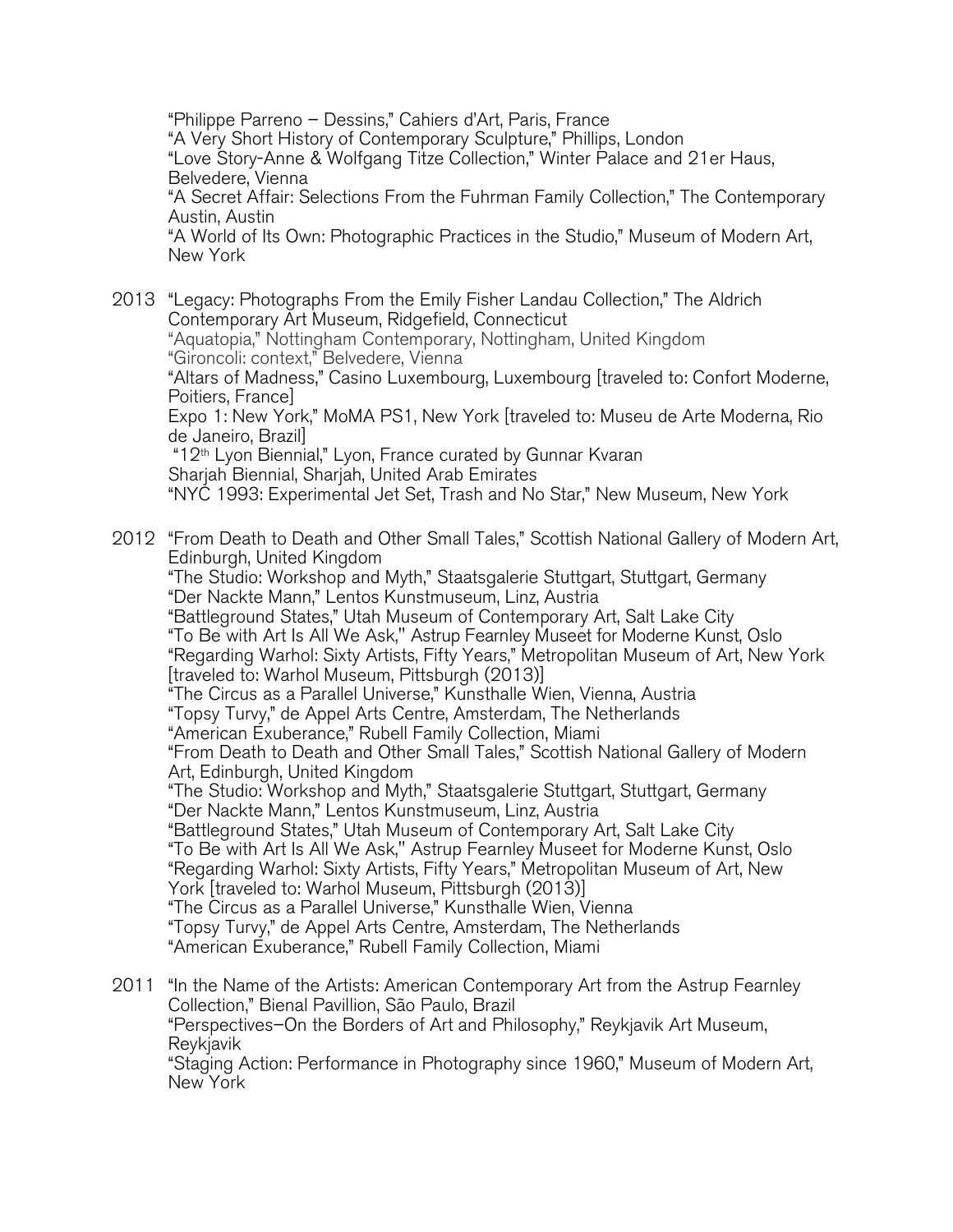"Silent Echoes - Collection 1," 21st Century Museum of Contemporary Art, Kanazawa, Japan

"The Luminous Interval," Guggenheim Bilbao, Bilbao, Spain "Oceanomania," Nouveau Musée National de Monaco, Monaco "Black Swan," Regen Projects, Los Angeles

2010 "Robert Mapplethorpe: Night work," Alison Jacques Gallery, London "Houdini: Art and Magic," The Jewish Museum, New York [traveled to: Skirball Cultural Center, Los Angeles] "Accessories to An Artwork," Glenn Horowitz Bookseller, East Hampton, New York "Sweat," Patricia Low Contemporary, Gstaad, Switzerland "Do Redo Undo," Wiels Museum, Brussels "Focus on Artists: 75th anniversary," San Francisco Museum of Modern Art, San Francisco "The Modern Myth: Drawing Mythologies in Modern Times," Museum of Modern Art, New York "Collecting Biennials," Whitney Museum of American Art, New York "Hard Targets," Wexner Center for the Arts, Columbus "Skin Fruit: Selections from the Dakis Joannou Collection," New Museum, New York "Sexuality and Transcendence," Victor Pinchuk Foundation, Kiev, Ukraine

2009 "Nine New Destinations," Inhotim Cultural Institute, Brumadino, Brazil "100 Years (version #2, ps1, nov 2009)," P.S.1 Contemporary Art Center, New York "BAROCK," MADRE Museo d'Arte Contemporanea Donna Regina, Naples, Italy "Collection: MOCA's First Thirty Years," Museum of Contemporary Art, Los Angeles "Cella," Complesso Monumentale di San Michele a Ripa, Rome "Bad Habits," Albright-Knox Art Gallery, Buffalo, New York "Chelsea Visits Havana," Museo Nacional de Bellas Artes, Havana, Cuba "Rotating Views #1," Astrup Fearnley Museet for Moderne Kunst, Oslo "1992009," D'Amelio Terras, New York "Blood of Two: Matthew Barney & Elizabeth Peyton," Slaughterhouse, Deste Foundation Project Space, Hydra, Greece "Yokohama Triennial: Time Crevasse," Yokohama, Japan "Here Is Every: Four Decades of Contemporary Art," Museum of Modern Art, New York "Meet Me Around the Corner - Works from the Astrup Fearnley Collection," Astrup Fearnley Museet for Moderne Kunst, Oslo, "Under Pain of Death," Austrian Cultural Forum, New York "Las Implicaciones de la Imagen," Museo Universitario de Ciencias y Arte, Mexico City, 2007 "Sculptors Drawing," Aspen Art Museum, Aspen, Colorado "I Am As You Will Be: The Skeleton in Art," Cheim & Read, New York "Role Exchange," Sean Kelly, New York "Existencias," Museo de Arte Contemporáneo de Castilla y León, Léon, Spain "Mask," James Cohan, New York "Il Tempo del Postino," Manchester International Festival, Manchester, England "Concept: Photography-Dialogues & Attitudes," Ludwig Museum of Contemporary Art, Cologne, Germany "Artist Moving Image," Bath Film Festival, Bath, England "Mythos," Kunsthaus Bregenz, Bregenz, Austria

"Prison," Bloomberg SPACE, London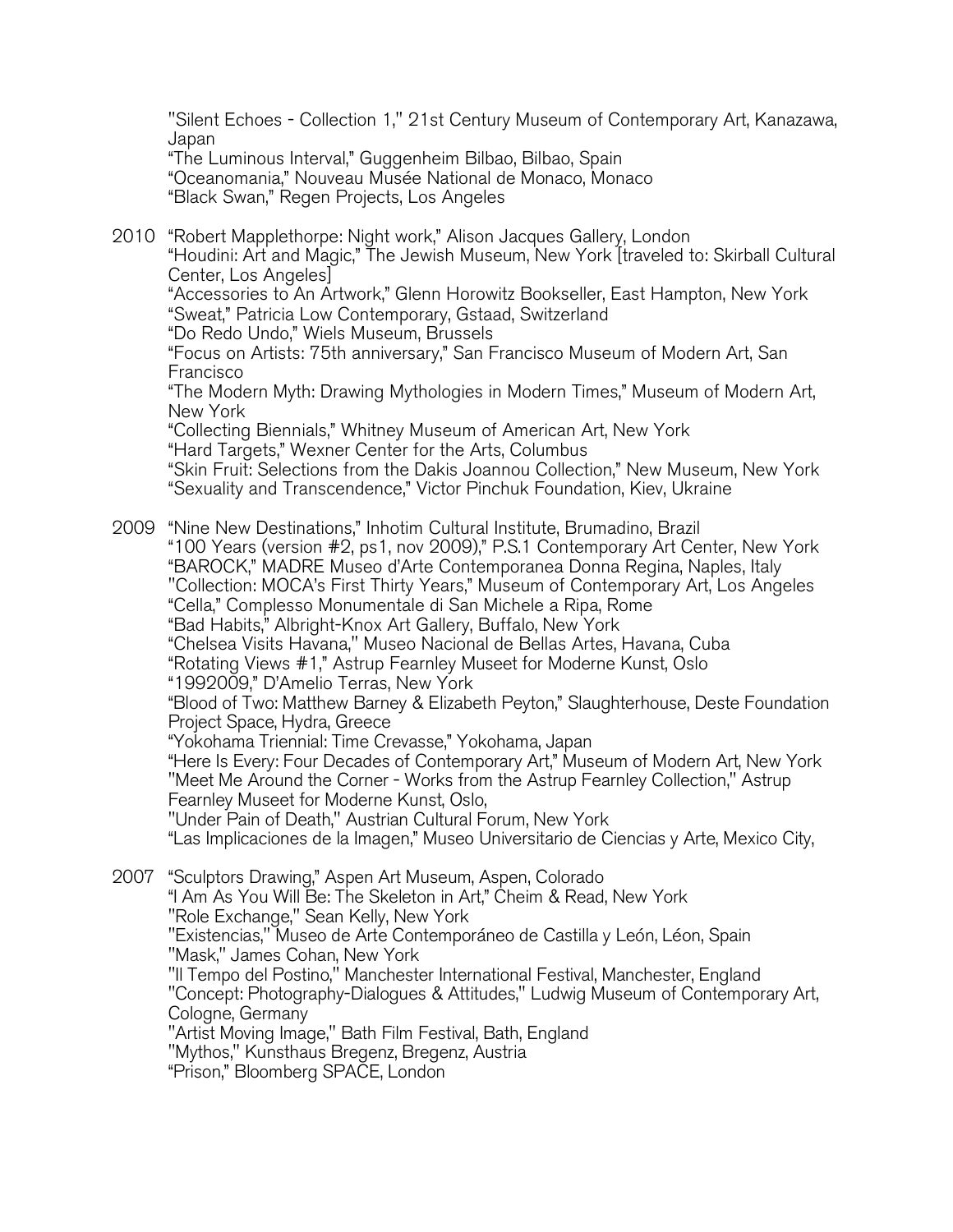"Lights Camera Action: Artist's Film for the Cinema," Whitney Museum of American Art, New York "Narcissus Faces," Cook Fine Art, New York "Speed 1," Instituto Valenciano de Arte Moderno, Valencia, Spain

 2006 "Not all is Visible: Works from the Astrup Fearnley Collection," Astrup Fearnley Museet for Moderne Kunst, Oslo "All in the Present Must Be Transformed: Matthew Barney and Joseph Beuys," Deutsche Guggenheim, Berlin [traveled to: Peggy Guggenheim Collection, Venice, Italy (2007)] "Defamation of Character," P.S.1 Contemporary Art Center, New York "The Eighth Square," Museum Ludwig, Köln, Cologne, Germany "The Guggenheim Collection," Kunst- und Ausstellungshalle der Bundesrepublik Deutschland, Bonn, Germany "New York, New York: Fifty Years of Art, Architecture, Film, Music and Video," Grimaldi Forum, Monaco "Human Game," Stazione Leopolda, Florence, Italy "Surprise, Surprise," Institute of Contemporary Art, London "Into Me/Out of Me," P.S.1 Contemporary Art Center, New York [traveled: to Kunstwerke, Berlin] "Having New Eyes," Aspen Art Museum, Aspen, Colorado "What Makes You and I Different," Tramway 2/Project Room, Glasgow, Scotland "Figures in the Field: Figurative Sculpture and Abstract Painting from Chicago Collections," Museum of Contemporary Art, Chicago "Thank You for the Music," Galerie Sprüth Magers, Munich, Germany "Dark Places," Santa Monica Museum of Art, Santa Monica, California

2005 "11th BIM Biennial of Moving Images," Centre pour l'Image contemporaine, Paris "Bidibidobidiboo: Works from the Sandretto Re Rebaudengo Collection," Turin, Italy "(My Private) Heroes," MARTa Herford, Herford, Germany "Work Time/Material Time/Life Time," Akureyri Art Museum, Akureyri, Iceland "Quartet: Barney, Gober, Levine, Walker," Walker Art Center, Minneapolis, Minnesota

2004 "Klütterkammer: An Exhibition by John Bock," Institute of Contemporary Art, London "Working Editions: An Exploration of Art and Function," Fine Art in Space, New York "Il Bello e le bestie," Museum d'Arte Moderna e Contemporanea di Trento e Rovereto, Trento, Italy

"Love/Hate From Magritte to Cattelan: Masterpieces from the Museum of Contemporary Art, Chicago," Villa Manin Center of Contemporary Art, Passariano, Udine, Italy

"Touch and Temperature: Art in the Age of Cybernetic Totalism," Bitforms, New York "The Encounters in the 21st Century: Polyphony - Emerging Resonances," 21st Century Museum of Contemporary Art, Kanazawa, Japan

2003 "Perfect Innocence: The Debra and Dennis Scholl Collection," Contemporary Museum, Baltimore [traveled to: Palm Beach Institute of Contemporary Art, Lake Worth, Florida] "Picturing the Artist: Photography from the MCA Collection," Museum of Contemporary Art, Chicago

"Just Love Me: Post-Feminist Art of the 1990s from the Goetz Collection," Bregrenz Art Museum, Bregenz, Austria [traveled to: Fries Museum, Leeuwarden, Netherlands] "Fast Forward: Media Art / Sammlung Goetz," Center for Arts and Media, Karlsruhe, Germany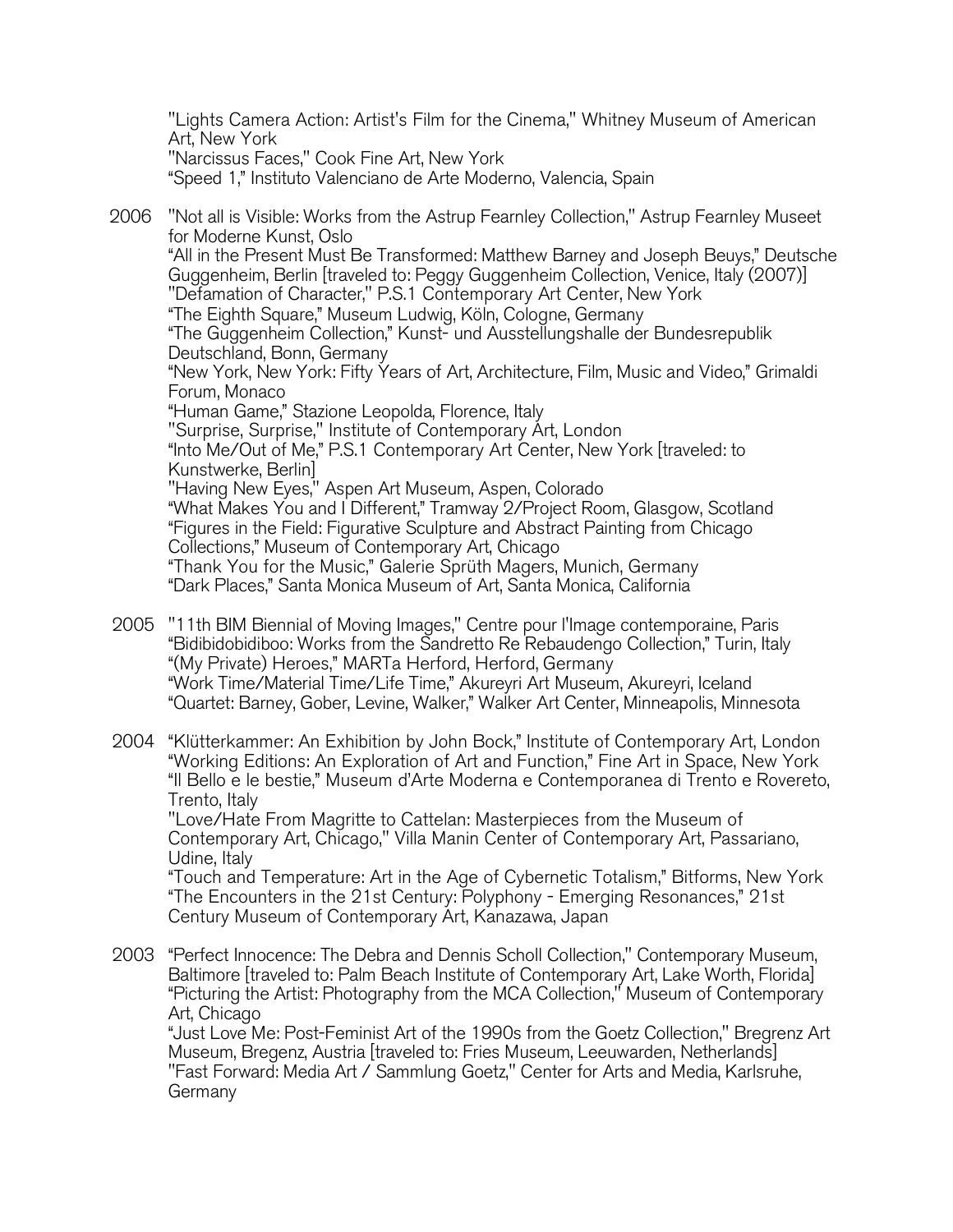"Silver," Art Gallery of Greater Victoria, Victoria, British Columbia, Canada "Storytelling," Wexner Center for the Arts, Columbus "Dreams and Conflicts: The Dictatorship of the Viewer," La Biennale di Venezia, Venice, Italy

2002 "Penetration," Friedrich Petzel and Marianne Boesky, New York "Shortcuts: Works from The Dakis Joannou Collection," Nicosia Municipal Arts Centre, Nicosia, Cyprus, Greece "Arte Contemporáneo Internacional," Museo de Arte Moderno, Mexico City "Hautnah: The Goetz Collection," Museum Villa Stuck, Munich, Germany "Visions from America: Photographs from the Whitney Museum of American Art," Whitney Museum of American Art, New York "Moving Pictures," Solomon R. Guggenheim Museum, New York [traveled to: Guggenheim Bilbao, Bilbao, Spain] "Tempo," P.S.1 Contemporary Art Center, New York "Sand in der Vaseline: Künstlerbücher II: 1980 - 2000," Kaiser Wilhelm Museum, Krefeld, Germany "Life Death Love Hate Pleasure Pain," Museum of Contemporary Art, Chicago

2001 "Ten Photographers," Galleri K, Oslo "American Art from the Goetz Collection," Galerie Rudolfinum, Prague "Uniform: Order and Disorder," P.S.1 Contemporary Art Center, New York "Parkett, Collaborations and Editions since 1984," Museum of Modern Art, New York "The Glen Dimplex Artists Award Exhibition 2001," Irish Museum of Modern Art, Dublin "Affecting Invention," Carrie Secrist, Chicago "Public Offerings," Los Angeles Museum of Contemporary Art, Los Angeles "Heads and Hands," Decatur House, Washington, D.C. "Hypermental: Rampant Reality 1950–2000 From Dali to Koons," Kunsthaus Zurich, Zurich, Switzerland "Arte Contemporaneo Internacional," Museo de Arte Moderno, Mexico City

2000 "Matthew Barney, Jennifer Pastor, Charles Ray," Barbara Gladstone Gallery, New York "Staged: Constructions in Contemporary Photography," Bonakdar Jancou, New York "Recent Aqusitions," Kunstwerke, Berlin "MUSEUM," Astrup-Fearnley Museet for Moderne Kunst, Oslo "Age of Influence: Reflections in the Mirror of American Culture," Museum of Contemporary Art, Chicago "media\_city seoul 2000", Contemporary Art and Technology Biennial, Seoul, South Korea "Voilà: Le monde dans la tête," Musée d'art Moderne de la Ville de Paris, Paris "What's New: Recent Acquisitions in Photography," Whitney Museum of American Art, New York "Outbound: Passages from the 90's," Contemporary Arts Museum, Houston, Texas

- 1999 "Carnegie International," Carnegie Museum of Art, Pittsburgh "Regarding Beauty," Hirshhorn Museum and Sculpture Garden, Washington, D.C. "The Promise of Photography: Selected Works from the DG Bank Collection," P.S.1 Contemporary Art Center, New York
- 1998 "Wounds: Between Democracy and Redemption in Contemporary Art," Moderna Museet, Stockholm "Scratches on the Surface of Things," Museum Boijmans Van Beuningen, Rotterdam, **Netherlands**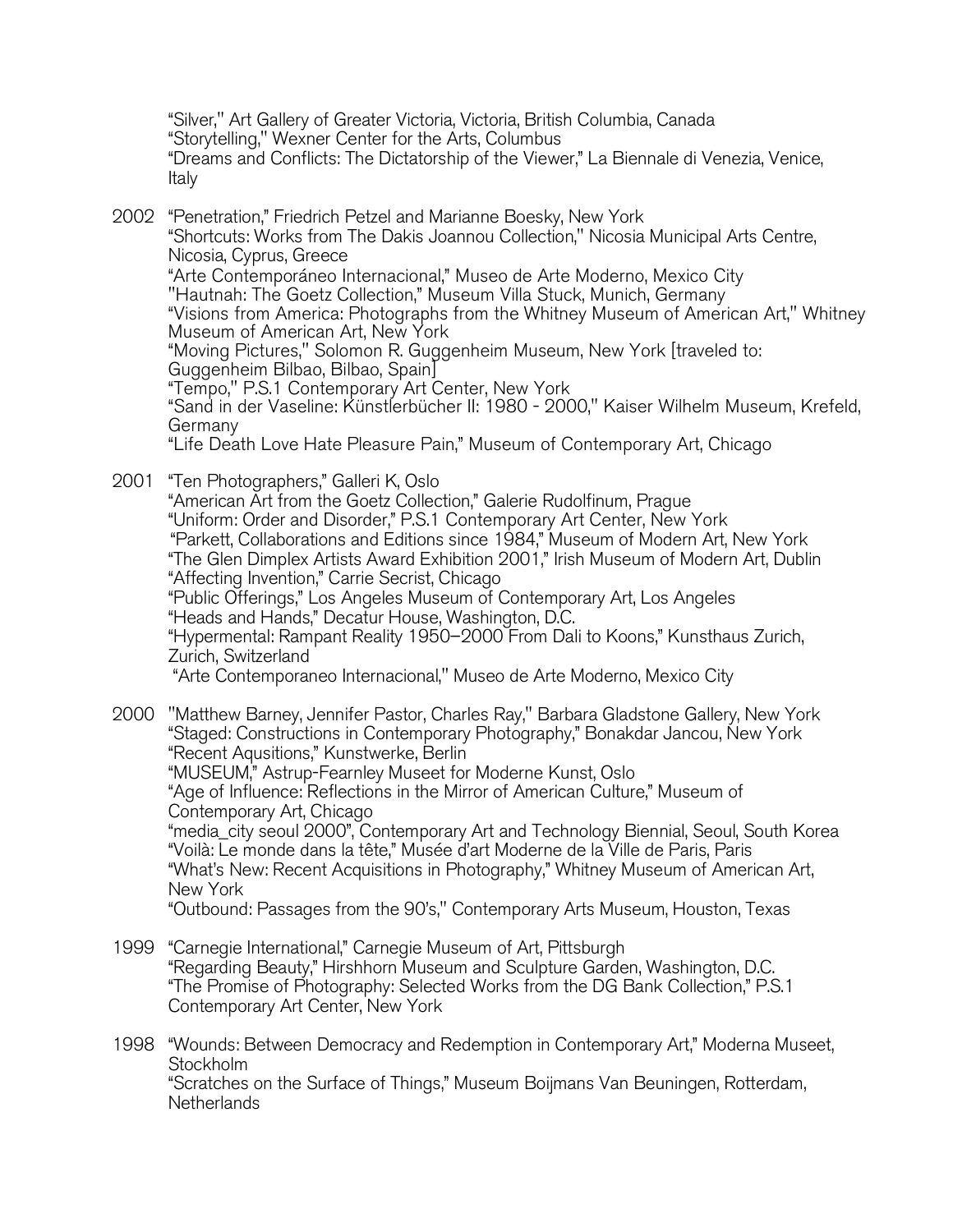"Die Rache der Veronika," Die Fotosammlung Lambert, Deichtorhallen, Hamburg, Germany

"Emotion: Young British and American art from the Goetz collection," Deichtorhallen Hamburg, Germany

"+Zone," Palazzo Re Rebaudengo, Guarene d'Alba, Italy

"Global Vision, New Art from the 90's - with new acquisitions from the Dakis Joannou Collection," Deste Foundation, Athens

"Extensions: Aspects of the Figure," The Joseloff Gallery, Hartford Art School, Hartford, **Connecticut** 

1997 "De-Genderism," Setagaya Art Museum, Tokyo "A Rrose is a Rrose is a Rrose: Gender Performance in Photography," Solomon R. Guggenheim Museum, New York [traveled to: the Andy Warhol Museum, Pittsburgh] "Sous le Manteau," Gallery Thaddaeus Ropac, Paris "Loco-Motion," Cinema Accademia Dorsoduro, Venice, Italy Biennale de Lyon, Lyon, France

1996 "Hugo Boss Prize Exhibition," Guggenheim SoHo, New York 10th Biennale of Sydney, Sydney, Australia "Matthew Barney, Tony Oursler and Jeff Wall," Sammlung Goetz, Munich, Germany "Foreign Body," Museum fur Gegenwartskunst, Basel, Switzerland "Hybrids," de Appel Arts Centre, Amsterdam, Netherlands "Defining the Nineties: Consensus-making in New York, Miami and Los Angeles," Museum of Contemporary Art, Miami "Picasso: a Contempoary Dialogue," Galerie Thaddeaus Ropac, Salzburg, Austria "Passions Privees," Musée d'Art Moderne de la Ville de Paris, Paris "Faustrecht der Freiheit," Neues Museum Weserberg, Bremen, Germany "Art at Home, Ideal Standard Life," The Spiral Garden, Tokyo

- 1995 "Drawing on Chance: Selections from the Collection," Museum of Modern Art, New York "DASAMERICAS II," Museu de Arte de São Paulo, São Paulo, Brazil "Ripple Across the Water 95," Watari-um Museum of Contemporary Art, Tokyo "Biennial Exhibition," Whitney Museum of American Art, New York "ARS '95," Museum of Contemporary Art, Helsinki "The Masculine Masquerade," List Visual Art Center, Cambridge, Massachusetts "Altered States: American Art in The 90's," Forum For Contemporary Art, St. Louis
- 1994 "Hors Limites," Centre Georges Pompidou, Paris "Of the Human Condition: Hope and Despair at the End of the Century," Spiral Gallery, Tokyo "Acting Out: The Body in Video, Then and Now," Royal College of Art, London "Sammlung Volkmann," Berlin "The Ossuary," Luhring Augustine, New York "Drawing on Sculpture," Cohen Gallery, New York
- 1993 "Exhibition to Benefit the Mapplethorpe Laboratory for AIDS Research," Barbara Gladstone Gallery, New York "Aperto '93," 45th Venice Biennale, Venice, Italy "Biennial Exhibition," Whitney Museum of American Art, New York "Don't Ask, Don't Tell, Don't Pursue," Fairfield University, Fairfield, Connecticut